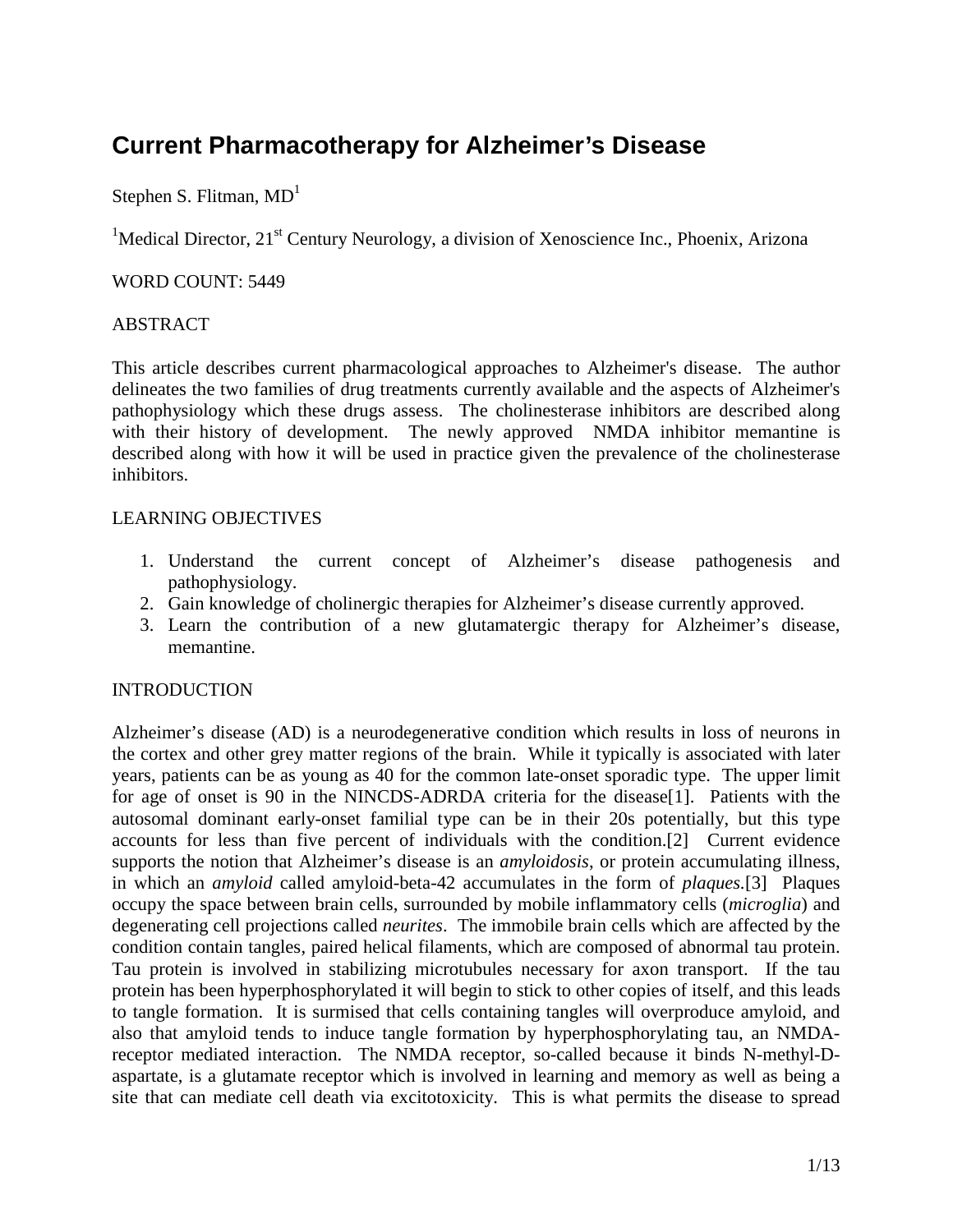throughout the brain, amyloid begetting tangles and tangles helping to beget amyloid. Experiments involving placing amyloid on neurons in culture demonstrate that amyloid itself is sufficient to produce Alzheimer's pathology, and so is likely to be the final common pathway for producing AD.[4] Other work by Schenk et al. has shown that immunizing against amyloid in animal models of cerebral amyloidosis abolishes existing amyloid stores and prevents new ones from forming, which also supports the notion that amyloid itself is central to the disease process.[5] While intuitive, the notion that 'amyloid causes amyloidosis' (i.e., the *amyloid cascade hypothesis*) has had its detractors and took nearly a century from 1907 (the first description of Alzheimer's disease) to the present to become accepted as a cause of the disease. [6]

AD is very gradual and nearly imperceptible initially. It may begin with short-term memory loss which slowly worsens from minor annoyance to a major source of disability. AD typically has no abrupt onset, and patients and family members are hard-pressed to say exactly when it started. It can proceed relentlessly in some patients, and in others enter plateau phases where no progression occurs for months to years. AD can be thought of as having three major stages mild, moderate, and severe—and a precursor state ('stage 0') which is often called *mild cognitive impairment* (MCI). Each major stage lasts roughly 3-5 years in the untreated patient, and can be broken into early, middle, and late substages which are useful clinically. A number of scales are used to measure cognition in the elderly. The MMSE, or mini-mental state examination, is a rapid and simple general cognitive measure introduced by Folstein in 1975.[7] It ranges from 0-30, where 30 is normal, and roughly corresponds to the stages of AD: mild, 20-26; moderate, 10-19; severe, 0-9. The ADAS-Cog is a more extensive battery used in clinical trials, ranging from 0-70, where 0 is normal and 70 is severely impaired.[8]

Mild stage AD is typically limited to loss of short-term memory and the decreased ability to do mental arithmetic (*dyscalculia*). Some patients have anomia (i.e., loss of the ability to retrieve names for objects), which can eventually cause them to have few substantives (nouns) in their speech. Loss of navigating ability also begins in this stage, making it harder to get somewhere in the car or just walking. A common presentation is when an individual is still not home hours after he is expected and the police had to be called, or when someone keeps losing her car in parking lots. Eventually, it becomes clear to caregivers that driving is no longer safe for patients even in this relatively early stage of AD. The problem is that it is possible for short-term memory loss to interfere with keeping track of other vehicles around one's own, which leads promptly to accidents. For both societal and medico-legal reasons, many practice parameters recommend that clinicians inform an AD patient that he can no longer drive safely, and in some states physicians and other healthcare workers may be required to inform the state motor vehicle department which typically revokes the individual's license.

As the AD moderate stage is entered, patients will begin to have more psychiatric manifestations, including anxiety and paranoia. These can be seen as arising from the mismatch of past and present, in that long-term memory tends to be preserved for a long time and short-term memory becomes profoundly impaired or absent. This leads to the patient literally 'living in the past'. He or she may experience *reduplicative paramnesia*, in which their family members often are accepted as bona fide, but the patient is convinced that duplicates of them exist somewhere else. These duplicate family members are their past versions, which do not match their present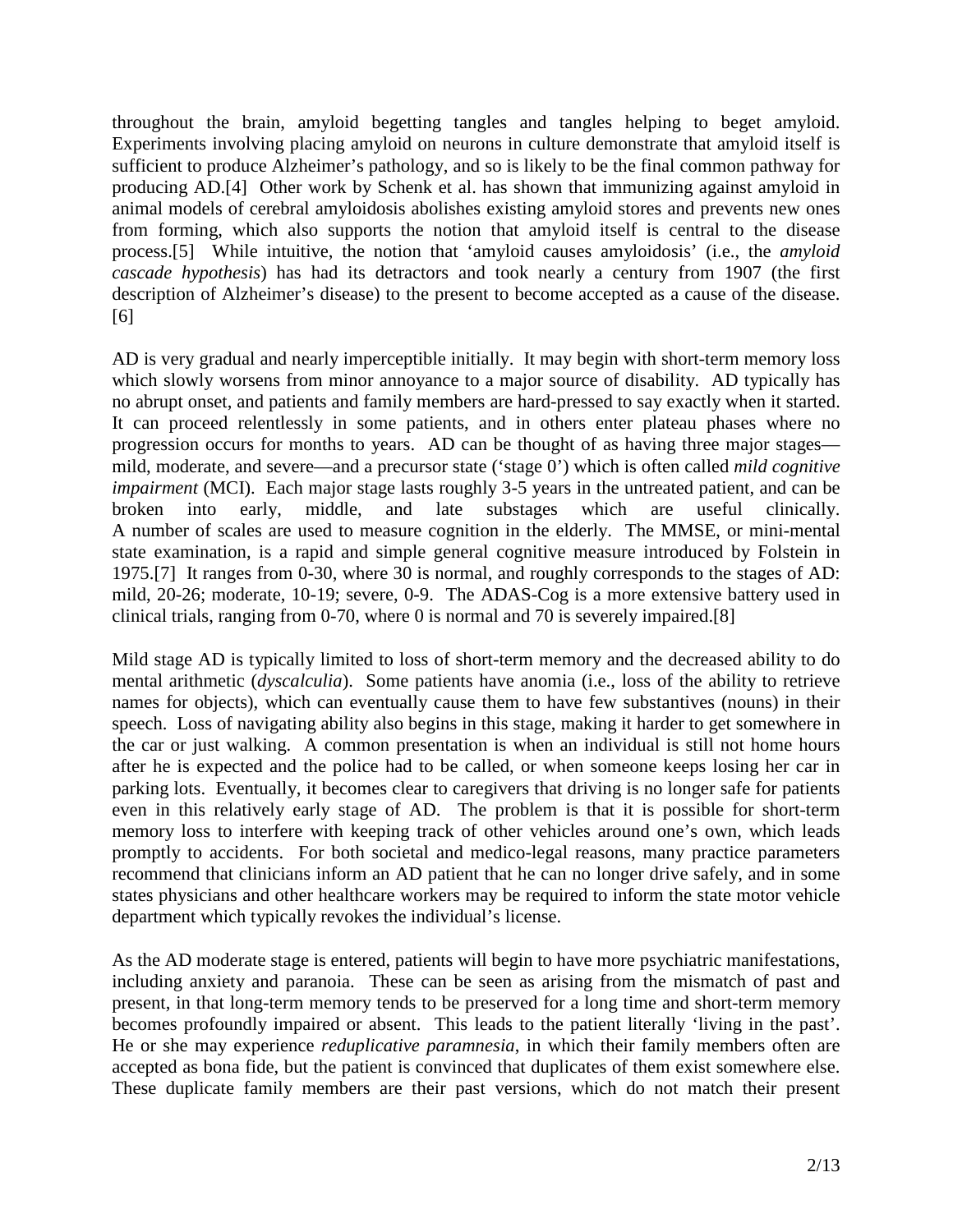versions in the patient's accessible memory any more. While recognizing her spouse in a wedding photo, one patient was nevertheless unable to say who the man sitting next to her was; while quite strong and fit in his early 80s, he no longer resembled the young man she had married. Patients in this stage may also have *wandering*, which seems to be initiated by looking for a familiar place like the house as it used to look, or *pacing*, a prominent form of organic anxiety disorder in which patients are driven to move and cannot be still. It is instructive to consider the world of a patient with Alzheimer's disease: nothing stays where you leave it, inanimate objects seem to move around of their own accord, and there is always the sense that the place and people around you are unfamiliar, even as they tell you that you are at home and among family and friends.

The AD moderate stage is also where prominent sleep disturbances may occur. Sleep is tied to the *circadian rhythm*, which is a clock driven by the suprachiasmatic nucleus, a group of neurons in the hypothalamus. The clock itself is set by the sun's bright light, but with AD there is a loss of entrainment, which is the process by which the clock is set to a particular period. Patients can now have a free-running clock with a period of 40 or so hours. This is out of synchronization with the quotidian 24 hours the world operates on, and creates a lot of difficulty for the patient's family or caregivers. It is typical for an AD patient to awake at 1 am and demand breakfast, or wish to go to sleep at 3 pm in the afternoon. If awakened an hour later, as if from a nap, she might well ask for breakfast again. Phototherapy, designed to re-entrain the circadian rhythm for jet lagged travelers or night shift workers, does not work for sleep disturbances in AD,[9] although there is reason to think that bright light exposure can have good effects on cognitive testing. $[10]$ 

As AD progresses into the severe stage, patients lose both short-term and long-term memory and often lose the power of speech as well. Gait disturbance and incontinence predominate and often lead to frequent falls and difficulty in care at home, leading to nursing home placement. The incontinence is typically bladder before bowel, and is related initially to not knowing where the bathroom is or how to get there. Later incontinence is due to not knowing that a bathroom is necessary, and later still the awareness of a full bladder is lost, so that when incontinence occurs it is typically due to overflow. Patients typically become less interested in eating and drinking, and may become dangerously dehydrated and malnourished. This leads to reduced resistance to common pathogens, and so urinary tract infections, urosepsis, bronchitis, and pneumonia becomes frequent. Gait disturbance can lead to injuries with high morbidity, like hip fractures and head injuries with subdural hematoma, and mortality typically follows within a matter of weeks. Hospice assistance is very appropriate in the latter part of the severe stage. Clearly a fatal condition, AD is one of the top ten leading causes of death in American adults.[11]

It should be unsurprising that the theories of the day shaped the development of drugs for Alzheimer's disease. Before the 1990s the prevailing theory of Alzheimer's pathogenesis was termed the *cholinergic hypothesis.*[12] This was based on the seminal finding that acetylcholine (ACh) and choline-acetyltransferase (ChAT) levels were low in the brains of Alzheimer's patients.[13] The basal nucleus of Meynert, which lies beneath the forebrain, is the brain's major source of acetylcholine (ACh). ACh is synthesized in large cholinergic neurons, some as large as 1 mm across. Low acetylcholine levels or cholinergic blockade can produce cognitive impairment and this was accepted as the explanation for the loss of function seen in Alzheimer's.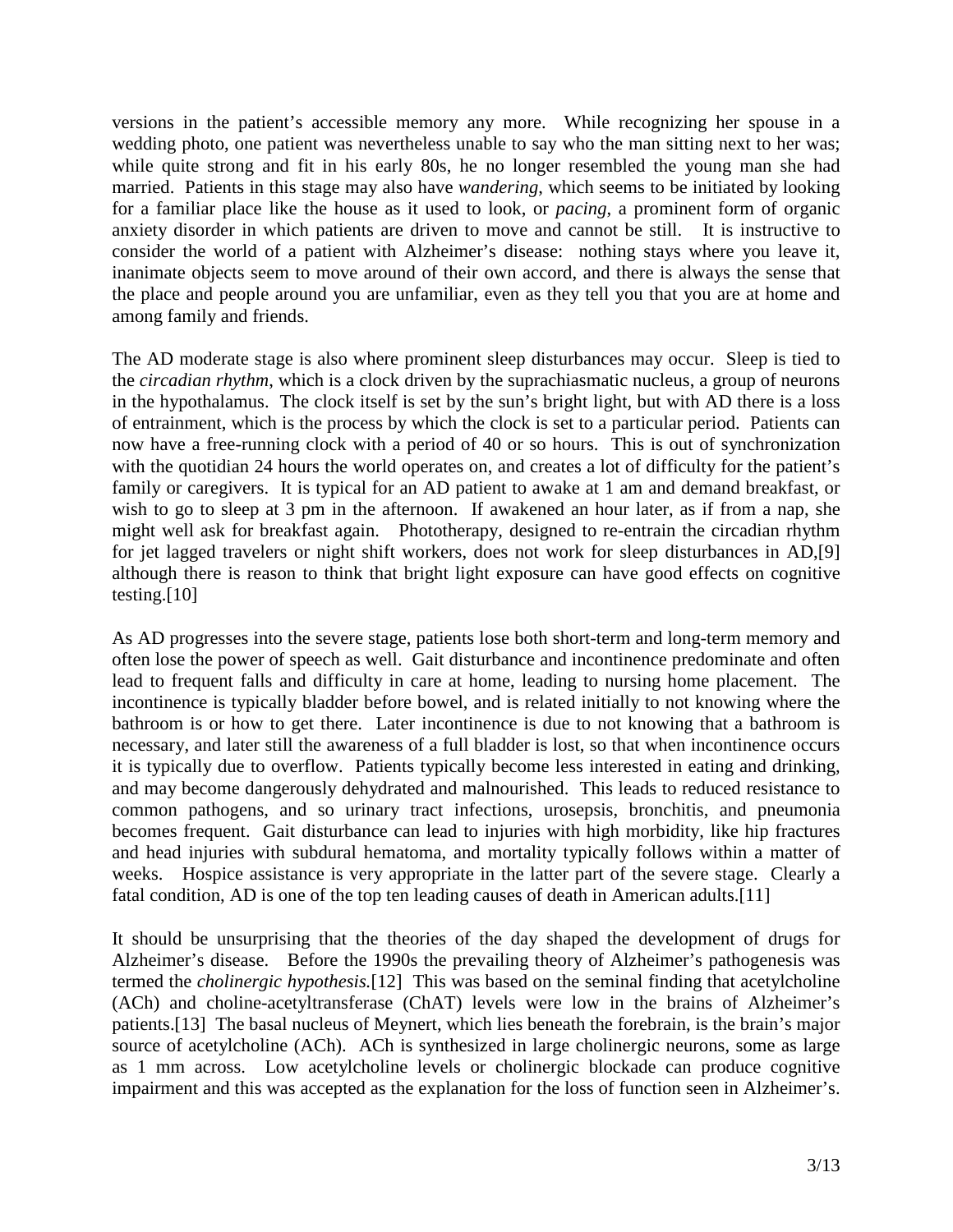Until quite recently, the only drugs available for treating AD have been based on the cholinergic hypothesis and are all *cholinesterase inhibitors*, drugs which inhibit the breakdown of acetylcholine. It is ironic to note that while they do in fact have beneficial effects, their development was based on what is known now to be false: Alzheimer's disease is not due to loss of acetylcholine but is in fact due to loss of cholinergic and other neurons. The cholinergic deficit is an effect of the illness, not a cause. A new line of drug development has emerged from a more amyloid-based consideration of the pathogenesis of Alzheimer's disease. These are the *selective NMDA receptor inhibitors*, typified by the first commercially available agent in the USA, memantine. The rest of this paper will discuss cholinesterase inhibitors and will also discuss pharmacological treatments for psychiatric manifestations and sleep disturbance associated with AD.

## OVERVIEW OF THE CHOLINESTERASE INHIBITORS

The cholinesterase inhibitors are a heterogenous group.[14] The drugs in current use for Alzheimer's disease include donepezil, rivastigmine, and galantamine. An earlier drug, tacrine, introduced the class but has fallen into disuse. These drugs are not related to the classical irreversible non-selective inhibitors of acetylcholinesterase, the organophosphates. Nor are they nerve toxins like sarin, as their molecular heritage affords selectivity for the central acetylcholinesterase and reversibility. This cuts down on typical cholinergic side effects including nausea, vomiting, diarrhea, bradycardia, and muscle cramps. With the drugs approved for AD there are clear ceilings to dosing, above which side effects predominate due to loss of central selectivity and peripheral spillover. Many of the side effects attributed to these drugs are in fact more akin to toxicity, typical of the narrow therapeutic windows of anticonvulsants like phenytoin. Of interest, one of the first centrally selective cholinesterase inhibitors is a natural product found in Chinese club moss, huperzine A.[15] Several cholinesterase inhibitors have been under commercial development including ganstigmine, phenserine, velnacrine, and metrifonate.

# **TACRINE**

Tacrine was the first drug ever approved for Alzheimer's disease in 1993 as the brand Cognex. Remarkably, it was the efforts of a single individual, Dr. William Summers, a psychiatrist now in solo practice in Albuquerque, New Mexico, that brought tacrine to market.[16, 17] It is plausible that further development in this area would not have occurred if tacrine had not been approved. An aminoacridine, tacrine has a very short half-life which requires four times daily (qid) dosing and can be unpredictably hepatotoxic in some patients, necessitating periodic liver monitoring. It can be given with or without food, but is probably better tolerated with food. More than a third of patients cannot tolerate it due to gastro-intestinal side effects including nausea, vomiting, and diarrhea. Also, four times daily dosing makes compliance difficult to maintain. Tacrine is no longer in general use. However, if the maximum dose of 40 mg qid is reached, patients do experience sometimes dramatic improvement in memory and cognition (see Fig. 1), and one study showed delayed entry into the nursing home for patients on drug.[18] Subsequent to the acquisition of Warner-Lambert by Pfizer Pharmaceuticals, tacrine was sold to First Horizon Pharmaceuticals, where it has been rumored to be in development for a once daily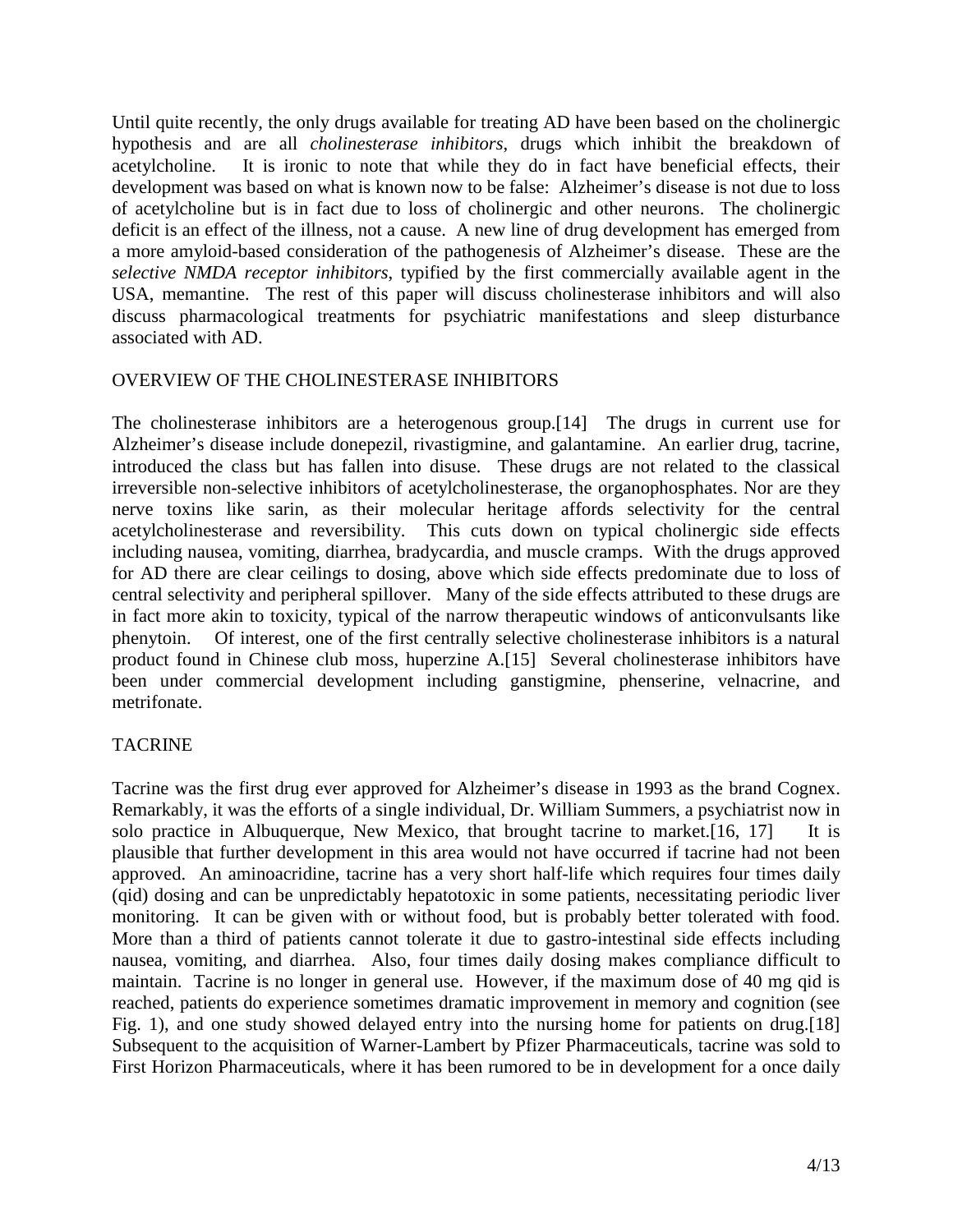sustained release preparation. Hence, tacrine may make a comeback; it is still distributed in its original form today.[19]

Tacrine inhibits both the central acetylcholinesterase and the butyrylcholinesterase enzymes, what used to be called the pseudocholinesterase enzyme. Butyrylcholinesterase inhibition may be associated with enhanced effect for cognition or more peripheral side effects, especially gastro-intestinal.[20]



*Fig 1. Cognitive effect of tacrine. Higher doses produce greater improvement on the ADAS-Cog scale over the 30 week study period. [21]* 

#### DONEPEZIL

In 1997, Pfizer and Eisai received approval to market donepezil as the brand Aricept. Donepezil offers several advantages over tacrine. It is approved for mild to moderate stages of the disease. It is given once daily, at a starting dose of 5 mg and can be increased to 10 mg after 4-6 weeks.[22] No hepatotoxicity has been demonstrated and no periodic lab monitoring is required.[22] It is a piperidine, not an aminoacridine like tacrine, which probably contributes to its lack of toxicity. Efficacy is good in about two thirds of patients treated, producing definite increases in cognition on ADAS-cog standard measurement (see Fig. 2). About one third of patients have little to no response. It has also been shown using the NPI (Dr. Cumming's Neuropsychiatric Inventory)[23] to have effects on improving behavior, even in severe stages, and has three-year efficacy data.[24] Like tacrine, it has been shown to delay the need for nursing home placement, and by as much as 21.4 months in one study where this was the primary outcome measure.[25] It is typically given at bedtime to reduce GI side effects which affect under 5% of patients.[22] Now accounting for the largest portion of the Alzheimer's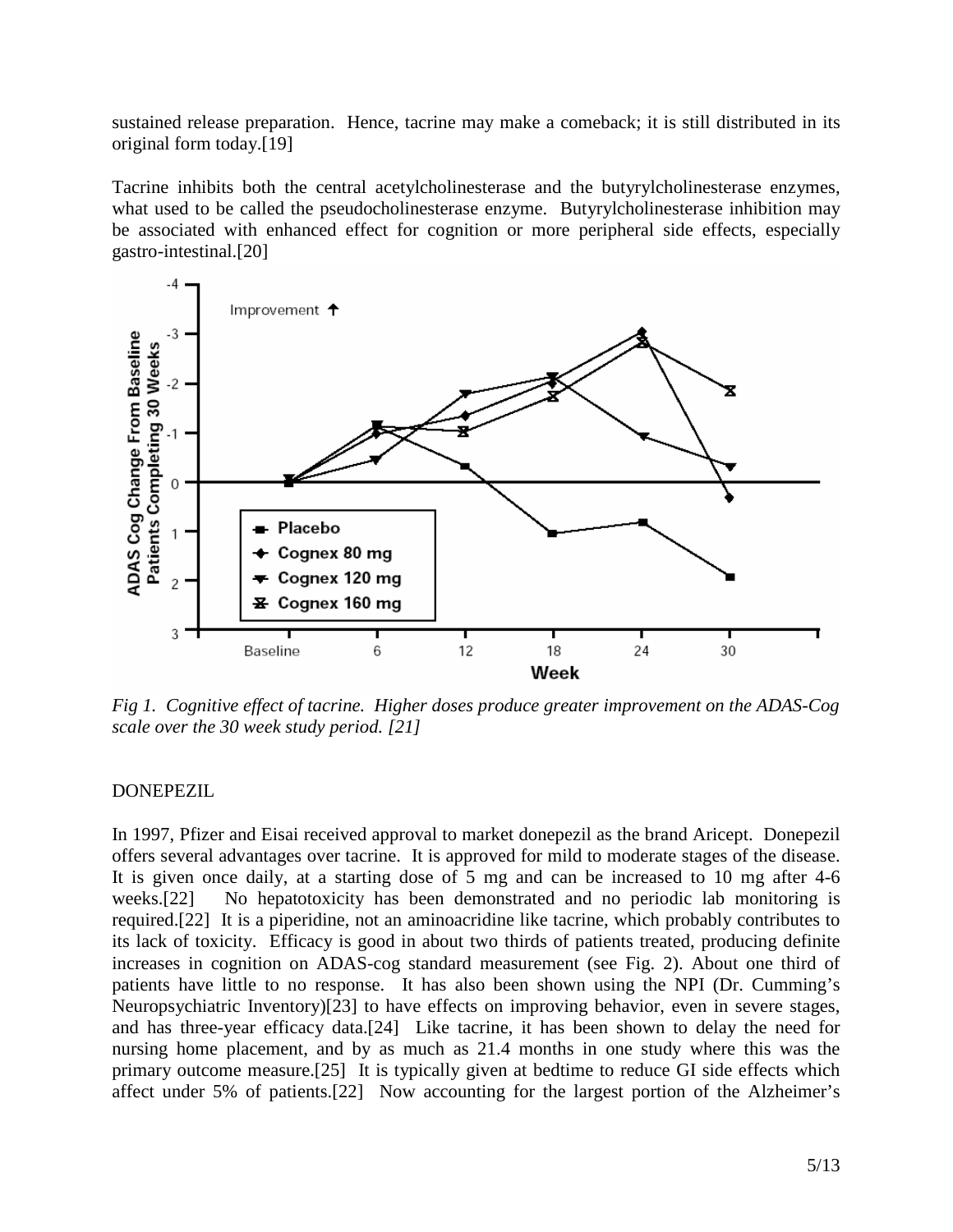market, donepezil has enjoyed wide usage. Some reports have shown that it can have limited efficacy after two years, but this is quite variable in the author's experience. Cholinergic agents like other drugs can suffer from tolerance or reduced efficacy over time, which is compounded by the progression of the disease. As cholinesterase inhibitors like donepezil must act on the pool of available acetylcholine, it follows that as this pool contracts with cumulative loss of cholinergic neurons, the drugs will work less well over time. Note that doses in excess of 10 mg have been used clinically but are not safe for patients. Peripheral spillover effects of cholinesterase inhibition occur including bradycardia, syncope, and muscle cramps which are sometimes excruciating. Furthermore, no added benefit is seen with higher doses, and a labeled PET study shows 98% binding at 10 mg to all available brain sites.[26]



*Fig 2. Donepezil effect on cognition. Active treatment is associated with clinical improvement compared to placebo. 10 mg/day is modestly superior to 5 mg/day. Placebo washout at week 24 was associated with reduction in performance of treatment groups to the same level as placebo group, implying a lack of effect on the underlying condition.[22]* 

#### RIVASTIGMINE

The third cholinesterase inhibitor to be approved is rivastigmine, marketed by Novartis as Exelon, it was approved in 2000.<sup>[27]</sup> It is a carbamate, selective for the C4 isoform of acetylcholinesterase, which is present to a greater degree in cortex and hippocampus, which suggests that the compound has anatomic selectivity. Rivastigmine is approved for mild to moderate stages of the disease and is given twice daily, starting at 1.5 mg bid. Advancing 1.5 mg every two weeks appears to be well-tolerated, but faster titration schedules tend to result in nausea and gastric distress, which occurred in more than a third of patients in the original registration trials. However, no laboratory monitoring is required. The maximum dose is 6 mg bid; higher doses are associated with more GI distress and other peripheral spillover effects as the drug loses central selectivity. It shares with tacrine an affinity for butyrylcholinesterase, which may be beneficial in that butyrylcholinesterase is not present in brain normally, but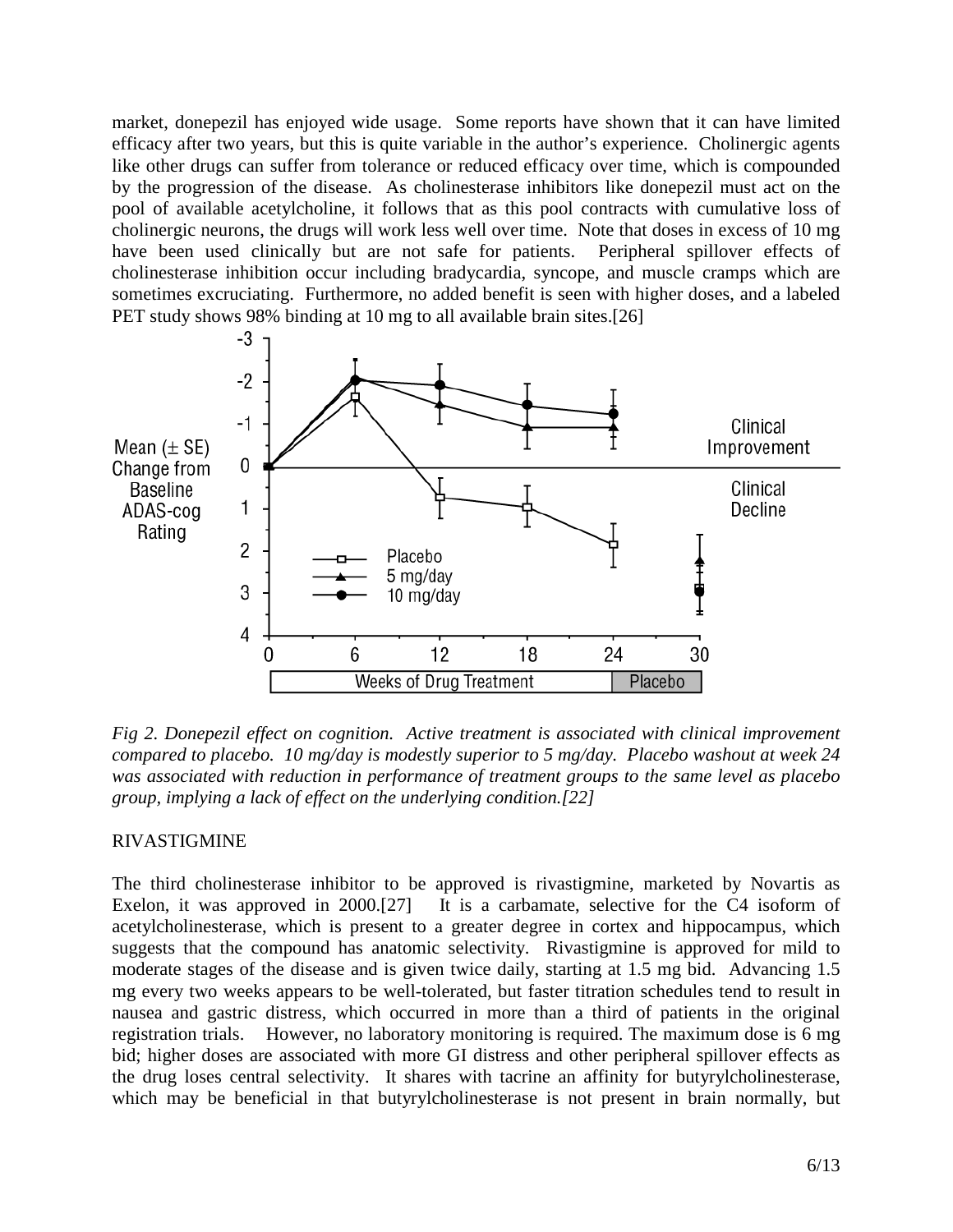increases with Alzheimer's disease, brought in by activated microglia in plaque.[28] There is some question about whether inhibition of this other sink for acetylcholine has a clinical benefit, as this has not been established clearly, nor has it been established that a drug which only has butyrylcholinesterase inhibitory effect has efficacy on its own. Figure 3 shows the cognitive effect using the ADAS-Cog test over two years in the original registration trials of rivastigmine. There is also data using the NPI to suggest that rivastigmine has a superior profile for control of behavior.[29]



*Fig 3. Rivastigmine effect on cognition using the ADAS-Cog. Placebo controlled through week 26, then all patients receive rivastigmine, so placebo line following week 26 is projected.[27]* 

#### GALANTAMINE

The fourth and last cholinesterase inhibitor to be approved for mild to moderate Alzheimer's disease in the US, galantamine is actually an old drug in European formularies, going back to the 1950s where it was used to reverse the effects of succinylcholine. It is marketed by Janssen under the brand name Reminyl. The drug is a tertiary alkaloid, a natural product now produced synthetically, derived originally from daffodils and snowdrops. The starting dose is 4 mg bid and it can be increased 4 mg per week to a maximum approved dose of 12 mg bid. It was in fact studied up to 16 mg bid and is safe at that dose in the author's clinical experience, but was not shown to be statistically superior to 12 mg bid. The 16 mg bid dose is associated with more bradycardia as a peripheral spillover effect. Figure 4 shows the effect of galantamine on cognition using the standard ADAS-cog primary outcome measure.[30]

There is a documented nicotinic effect of galantamine of uncertain clinical benefit, but interesting pharmacologically.[31] Briefly, galantamine acts as an allosteric modulator of the presynaptic nicotinic receptor in a manner similar to the effect of benzodiazepines on the GABA receptor. When galantamine is present, acetylcholine binding has a roughly tenfold increased effect.[31]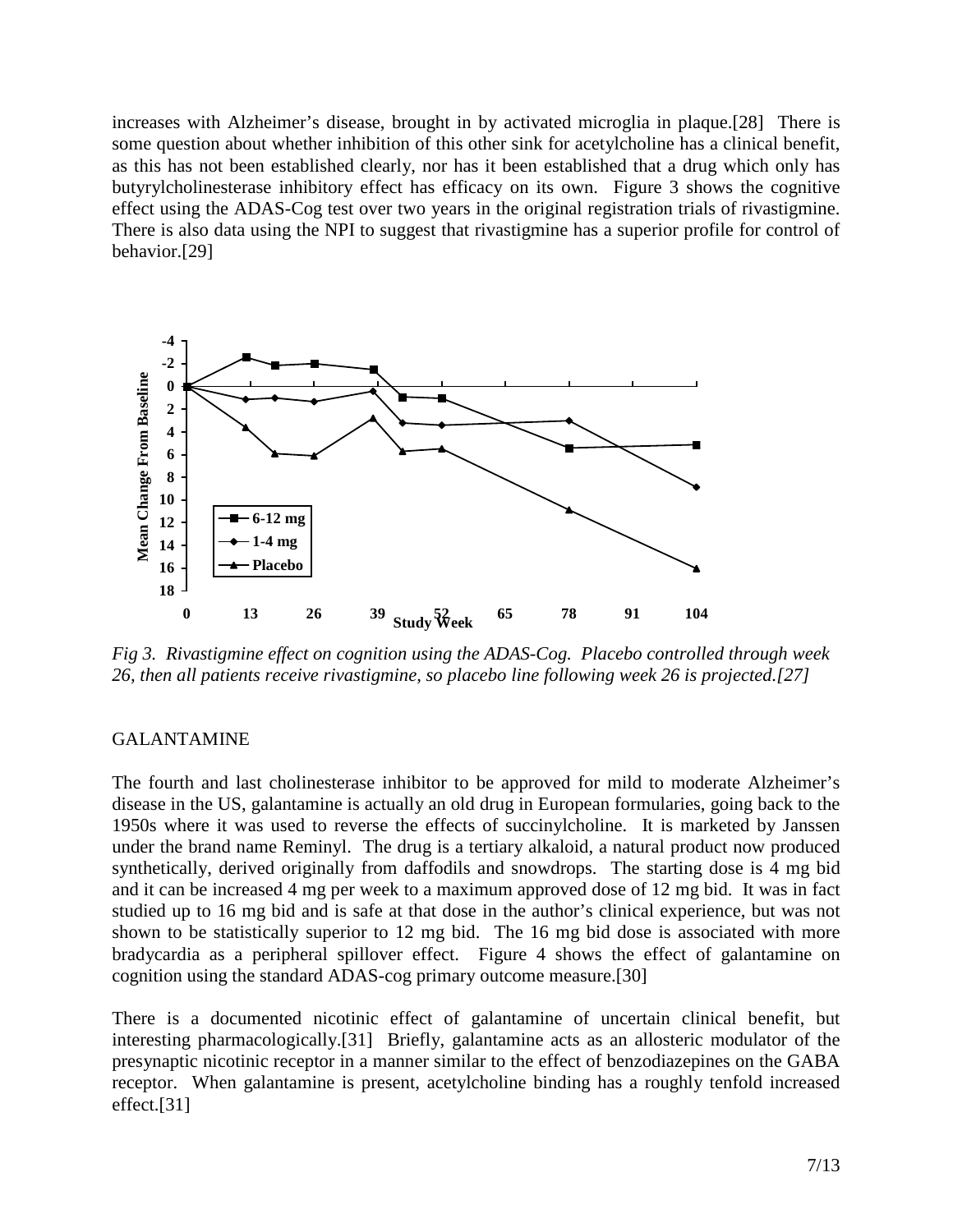

*Fig. 4. Effect of galantamine on cognition. \*p<0.001. Treatment is associated with improvement compared to placebo. There was not much difference is noted between 16 mg/day and 24 mg/day in the grouped analysis*[32]

#### MEMANTINE

In October 2003 the US Food and Drug Administration approved memantine as the first of a new class of drugs for Alzheimer's disease, the selective NMDA receptor antagonists. It is licensed for distribution to Forest Pharmaceuticals under the brand name Namenda. Memantine is an unusual drug derived from adamantane and related to amantadine. It is structurally unrelated to the cholinesterase inhibitors and in fact has no pharmacological interaction or effect on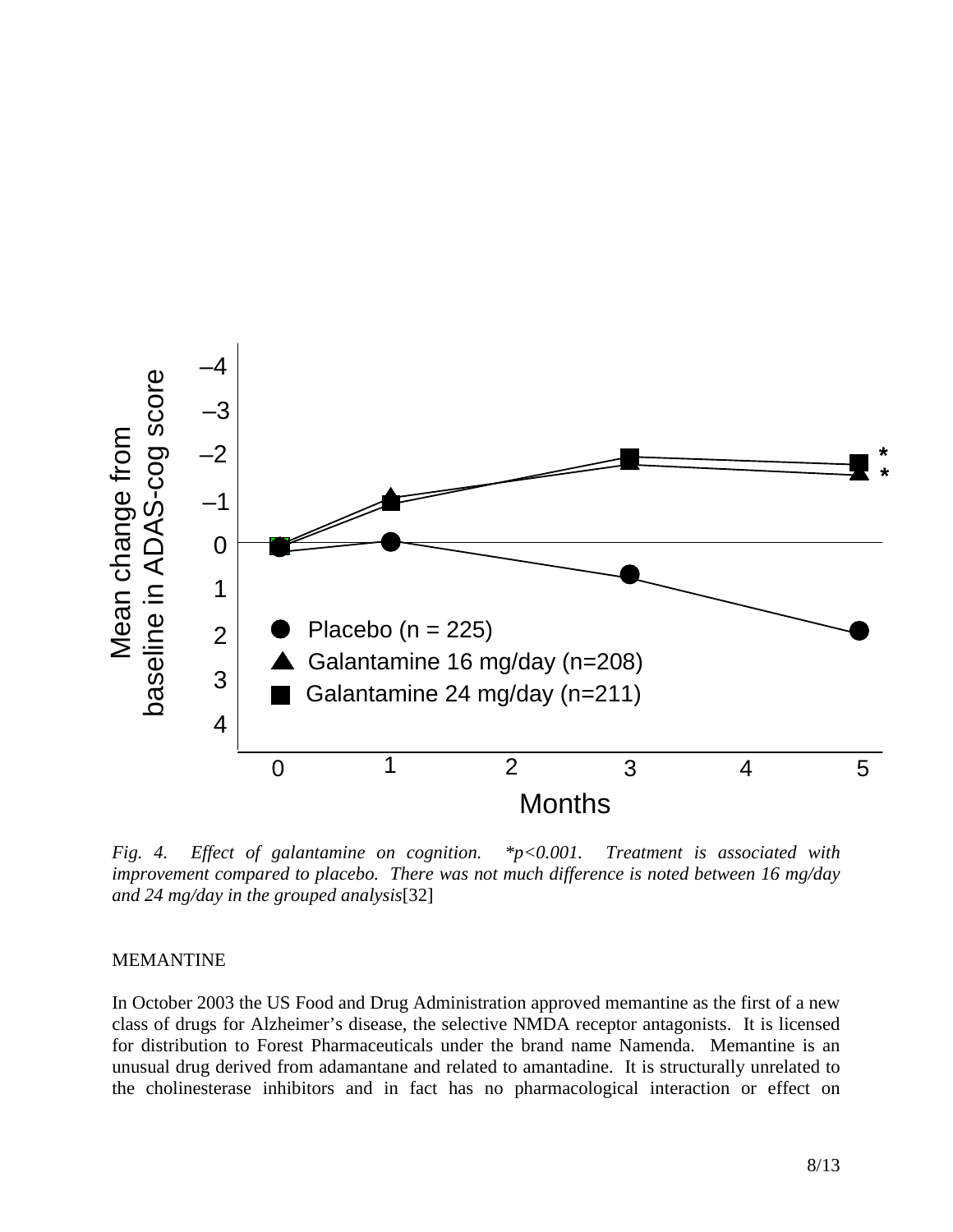cholinesterases, in the presence or absence of cholinesterase inhibitors like donepezil. It is voltage-sensitive low to moderate affinity uncompetitive antagonist at the NMDA receptor, meaning that it is a 'polite molecule', binding and blocking only pathological levels of glutamate activation. It is surmised that since glutamate levels are dysregulated in AD—an effect thought to be mediated by beta-amyloid-pathological activation of the NMDA receptor leads to excitotoxicity and ultimately death of neurons. It is known that memantine interferes with the toxic effect of amyloid on neurons, which is thought to occur at the NMDA receptor.[33]

Memantine can be given with or without food. Dosing is best accomplished by titration first with a standardized titration kit, which takes the patient from 5 mg qAM to 10 mg bid at 5 mg per week increments. Using the titration kit is the easiest way to achieve the recommended maintenance dose of 10 mg bid.[34] Three trials were proposed for registration, including a monotherapy trial in moderate to severe AD,[35] a combination trial with donepezil in moderate to severe AD,[36] and in severe stage nursing home patients with dementia.[34] Figure 5 shows the effect of memantine in monotherapy using the Severe Impairment Battery (SIB), a cognition scale which is more suited to the population with late AD. The drug also had good impact on activities of daily living and although no statistically significant effect was noted on the NPI total score between active and placebo groups, there were significant differences in favor of memantine for reducing delusions and agitation/aggression.



*Fig 5. Effect of memantine (Namenda) monotherapy on cognition using the Severe Impairment Battery (SIB).[34]* 

Given its favorable interaction profile, it is only natural to wonder if memantine will have synergistic effects in patients already on a cholinesterase inhibitor. This has only been formally studied with donepezil, with favorable effects depicted in figure 6. There was also good effects on activities of daily living, caregiver burden was reduced in comparison to patients on donepezil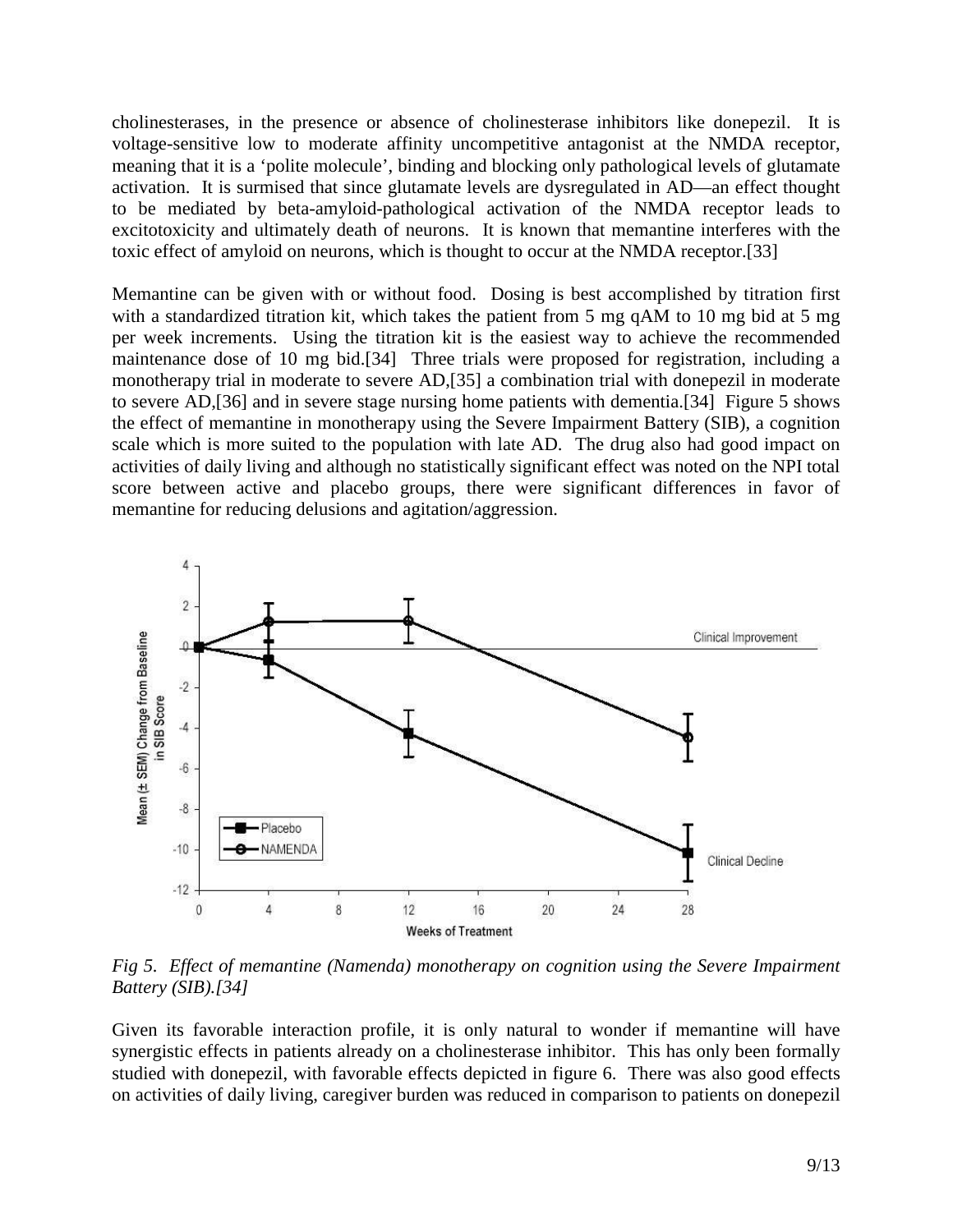alone, and there was a statistically significant difference in total NPI scores in favor of combination therapy, indicating superior efficacy for behavioral control.[34]

As memantine has not been studied with rivastigmine or galantamine (or tacrine), use with those cholinesterase inhibitors would be off-label. Much of the author's own clinical experience has indicated that memantine is safe with galantamine or rivastigmine, and some combinations work well anecdotally, especially memantine/galantamine.



*Fig 6. Effect of memantine (Namenda) in combination with donepezil (Aricept) on cognition using the Severe Impairment Battery.[34]* 

#### ANTIPSYCHOTIC AGENTS FOR ALZHEIMER'S DISEASE

Psychosis in AD is uncommon, but when present can be difficult to treat. The cholinesterase inhibitors and memantine do have antipsychotic effect in clinical trials. This effect is sometimes sufficient, but when agitation is considerable or hallucinations are threatening, it is appropriate to employ a second agent. The atypical antipsychotics are much preferred in this setting, as drugs like haloperidol are likely to exacerbate the cholinergic deficit and worsen the patient clinically. Moreover, D1-receptor antagonist effects will produce marked parkinsonian reactions in some patients with Alzheimer's disease.[37] The preferred antipsychotic agent in these patients is quetiapine, which is, in the author's experience, safe and efficacious in low doses starting at 12.5 mg bid, but is not approved for this use by the FDA. It has side effects of sedation and weight gain, which are actually desirable in patients with moderate and severe stages of the disease.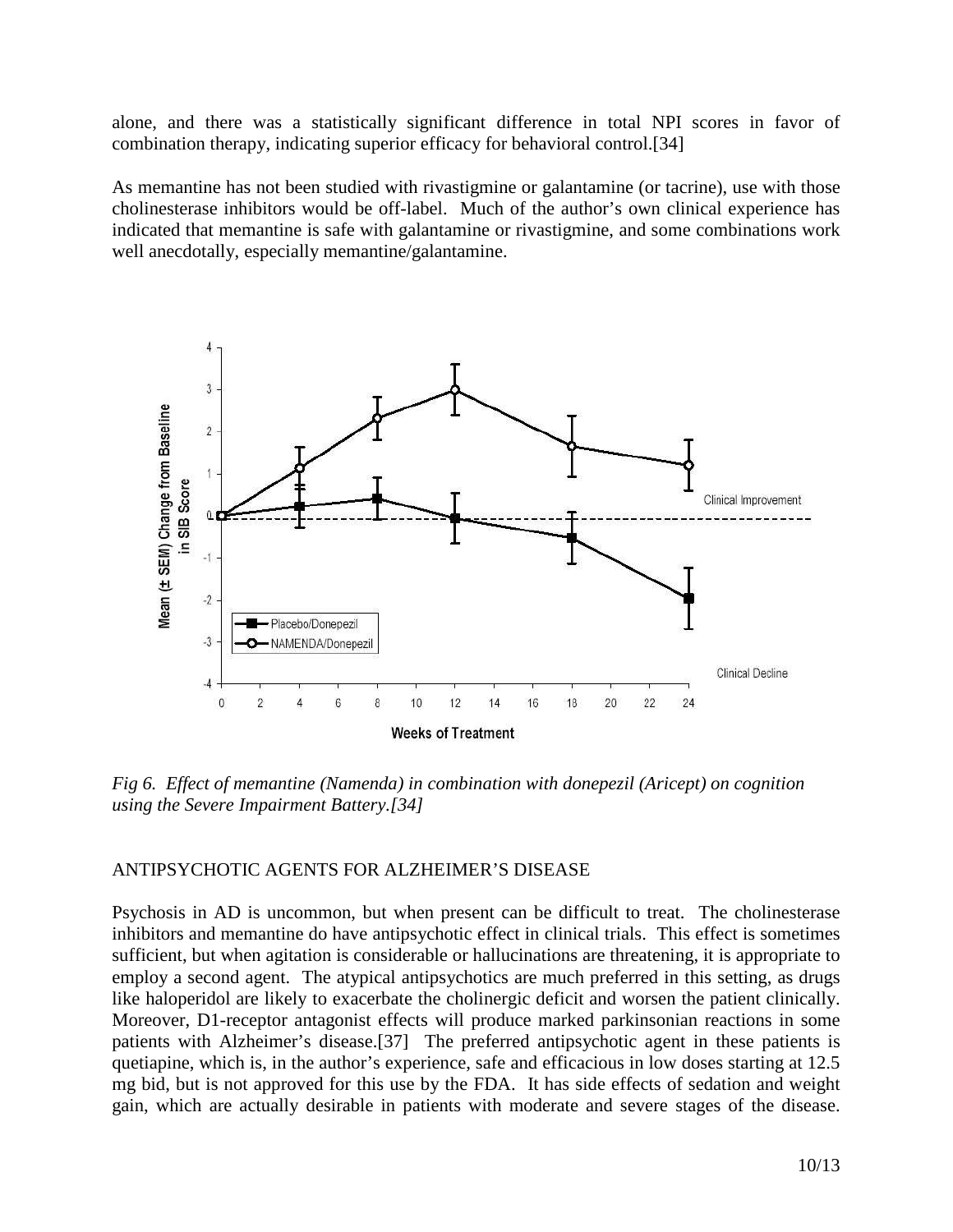Ziprasidone and aripiprazole may be worthwhile where sedation is not wanted or is present too strongly with quetiapine. The author has not found risperidone or olanzapine to be safe in this population due to parkinsonian side effects, especially worrisome in patients who also have Lewy Body pathology. Because Lewy Bodies can only be detected at autopsy and have up to 40% overlap with AD, it is difficult to predict who may do poorly, hence quetiapine is preferred. [38]

# HYPNOTIC AGENTS FOR ALZHEIMER'S DISEASE

Quetiapine is a good choice for insomnia in AD due to its great safety and strong sedative effect. This can even have the effect of synchronizing the patient's day-night cycle, at least from the viewpoint of the caregiver. Doses of 25 mg qhs are often sufficient. Also useful in this context are non-benzodiazepines, like zolpidem and zaleplon, typically at low doses. Benzodiazepines are used very frequently, but are not preferred due to lingering sedation and tolerance. A large National Institute on Aging multicenter trial of melatonin for sleep disturbance in Alzheimer's showed no significant benefit.[39] Diphenhydramine, while often used, tends to add to confusion as it is anticholinergic; the same applies to low-dose opiates.[40]

Chloral hydrate is effective for short courses but tolerance develops rapidly.[41] Its exact mechanism of action is unknown, but its principal active metabolite is trichloroethanol which may mediate its sedative-hypnotic effect. The starting dose is 500 mg qhs, but many patients need as much as 2000 mg for good control of insomnia. The drug has been shown to be carcinogenic in mice with lifetime exposure, but this is of unclear clinical significance.[42]

# **CONCLUSION**

Clinicians who care for patients with Alzheimer's disease now enjoy a rich armamentarium which can provide significant positive impact to quality of life. It remains to be seen whether newer agents like memantine, perhaps in combination with a cholinesterase inhibitor, will lead to enhanced longevity.

# **REFERENCES**

- 1. Tierney, M.C., et al., *The NINCDS-ADRDA Work Group criteria for the clinical diagnosis of probable Alzheimer's disease: a clinicopathologic study of 57 cases.* Neurology, 1988. **38**(3): p. 359-64.
- 2. Pastor, P. and A.M. Goate, *Molecular genetics of Alzheimer's disease.* Curr Psychiatry Rep, 2004. **6**(2): p. 125-33.
- 3. Gandy, S., *Cerebral Abeta amyloidosis and postmenopausal hormone deficiency: Roles in the genesis of Alzheimer's disease.* Hum Pathol, 2004. **35**(3): p. 271-4.
- 4. Canevari, L., A.Y. Abramov, and M.R. Duchen, *Toxicity of amyloid beta peptide: tales of calcium, mitochondria, and oxidative stress.* Neurochem Res, 2004. **29**(3): p. 637-50.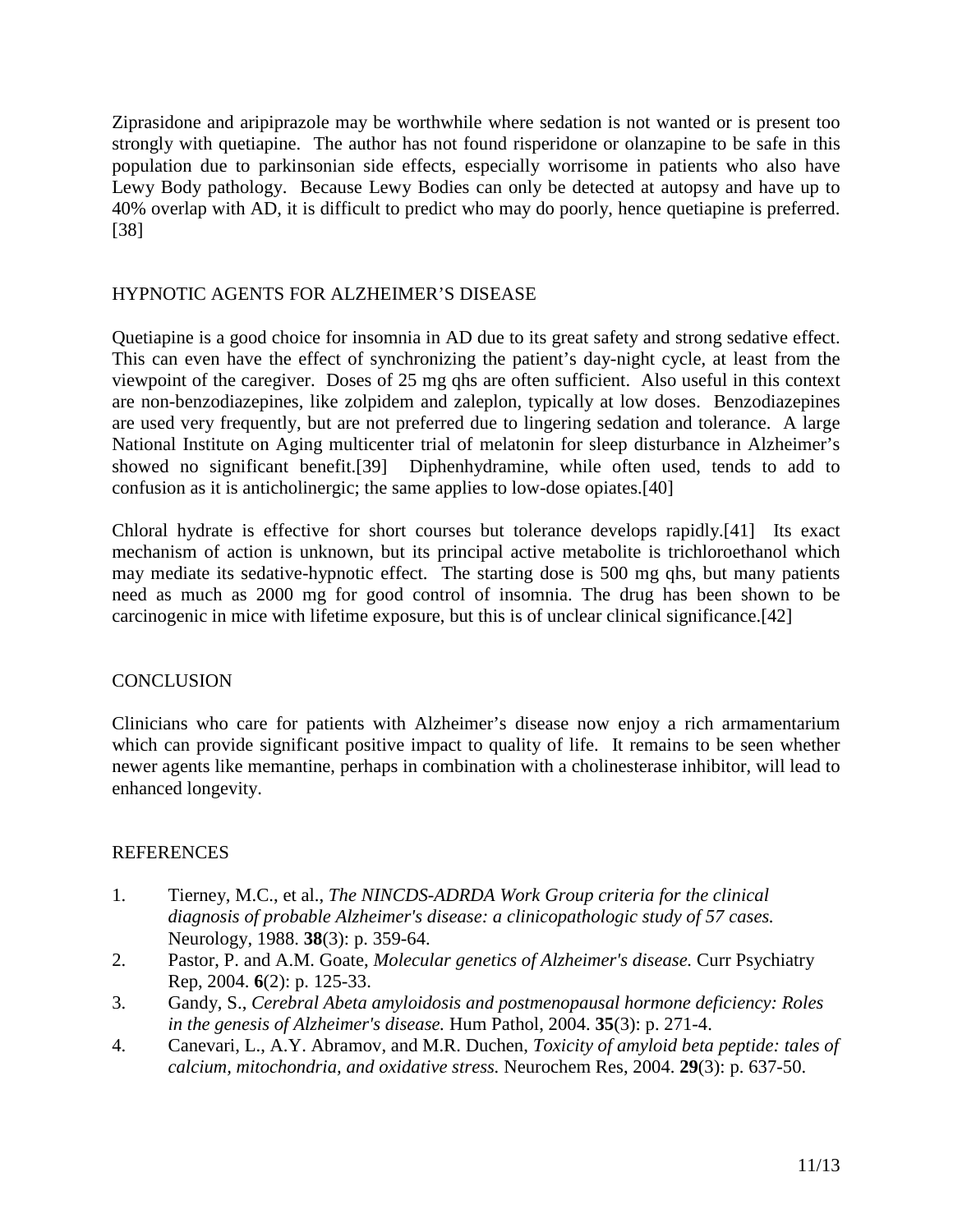- 5. Schenk, D., P. Seubert, and R.B. Ciccarelli, *Immunotherapy with beta-amyloid for Alzheimer's disease: a new frontier.* DNA Cell Biol, 2001. **20**(11): p. 679-81.
- 6. Hardy, J.A. and G.A. Higgins, *Alzheimer's disease: the amyloid cascade hypothesis.* Science, 1992. **256**(5054): p. 184-5.
- 7. Folstein, M.F., S.E. Folstein, and P.R. McHugh, *"Mini-mental state". A practical method for grading the cognitive state of patients for the clinician.* J Psychiatr Res, 1975. **12**(3): p. 189-98.
- 8. Weyer, G., et al., *Alzheimer's Disease Assessment Scale: reliability and validity in a multicenter clinical trial.* Int Psychogeriatr, 1997. **9**(2): p. 123-38.
- 9. Colenda, C.C., et al., *Phototherapy for patients with Alzheimer disease with disturbed sleep patterns: results of a community-based pilot study.* Alzheimer Dis Assoc Disord, 1997. **11**(3): p. 175-8.
- 10. Graf, A., et al., *The effects of light therapy on mini-mental state examination scores in demented patients.* Biol Psychiatry, 2001. **50**(9): p. 725-7.
- 11. CDC, *http://www.cdc.gov/nchs/fastats/deaths.htm*. 2001.
- 12. Bartus, R.T., et al., *The cholinergic hypothesis of geriatric memory dysfunction.* Science, 1982. **217**(4558): p. 408-14.
- 13. Bowen, D.M., et al., *Neurotransmitter-related enzymes and indices of hypoxia in senile dementia and other abiotrophies.* Brain, 1976. **99**(3): p. 459-96.
- 14. Giacobini, E., ed. *Cholinesterases and cholinesterase inhibitor*. 2000.
- 15. Bai, D.L., X.C. Tang, and X.C. He, *Huperzine A, a potential therapeutic agent for treatment of Alzheimer's disease.* Curr Med Chem, 2000. **7**(3): p. 355-74.
- 16. Summers, W., *Phoenix Memory Symposium*. 2003.
- 17. Summers, W.K., et al., *Use of THA in treatment of Alzheimer-like dementia: pilot study in twelve patients.* Biol Psychiatry, 1981. **16**(2): p. 145-53.
- 18. Smith, F., et al., *The use of survival analysis techniques in evaluating the effect of longterm tacrine (Cognex) treatment on nursing home placement and mortality in patients with Alzheimer's disease.* J Biopharm Stat, 1996. **6**(4): p. 395-409.
- 19. Anonymous, *Industry Contact*. 2002.
- 20. Liston, D.R., et al., *Pharmacology of selective acetylcholinesterase inhibitors: implications for use in Alzheimer's disease.* Eur J Pharmacol, 2004. **486**(1): p. 9-17.
- 21. FirstHorizon, *Cognex package insert.* 2000.
- 22. Eisai, *Aricept package insert.* 2002.
- 23. Cummings, J.L., et al., *The Neuropsychiatric Inventory: comprehensive assessment of psychopathology in dementia.* Neurology, 1994. **44**(12): p. 2308-14.
- 24. Feldman, H., et al., *A 24-week, randomized, double-blind study of donepezil in moderate to severe Alzheimer's disease.* Neurology, 2001. **57**(4): p. 613-20.
- 25. Geldmacher, D.S., et al., *Donepezil is associated with delayed nursing home placement in patients with Alzheimer's disease.* J Am Geriatr Soc, 2003. **51**(7): p. 937-44.
- 26. Kuhl, D.E., et al., *Limited donepezil inhibition of acetylcholinesterase measured with positron emission tomography in living Alzheimer cerebral cortex.* Ann Neurol, 2000. **48**(3): p. 391-5.
- 27. Novartis, *Exelon package insert.* 2000.
- 28. Mesulam, M.M. and C. Geula, *Butyrylcholinesterase reactivity differentiates the amyloid plaques of aging from those of dementia.* Ann Neurol, 1994. **36**(5): p. 722-7.
- 29. Farlow, M.R., *Update on rivastigmine.* Neurologist, 2003. **9**(5): p. 230-4.